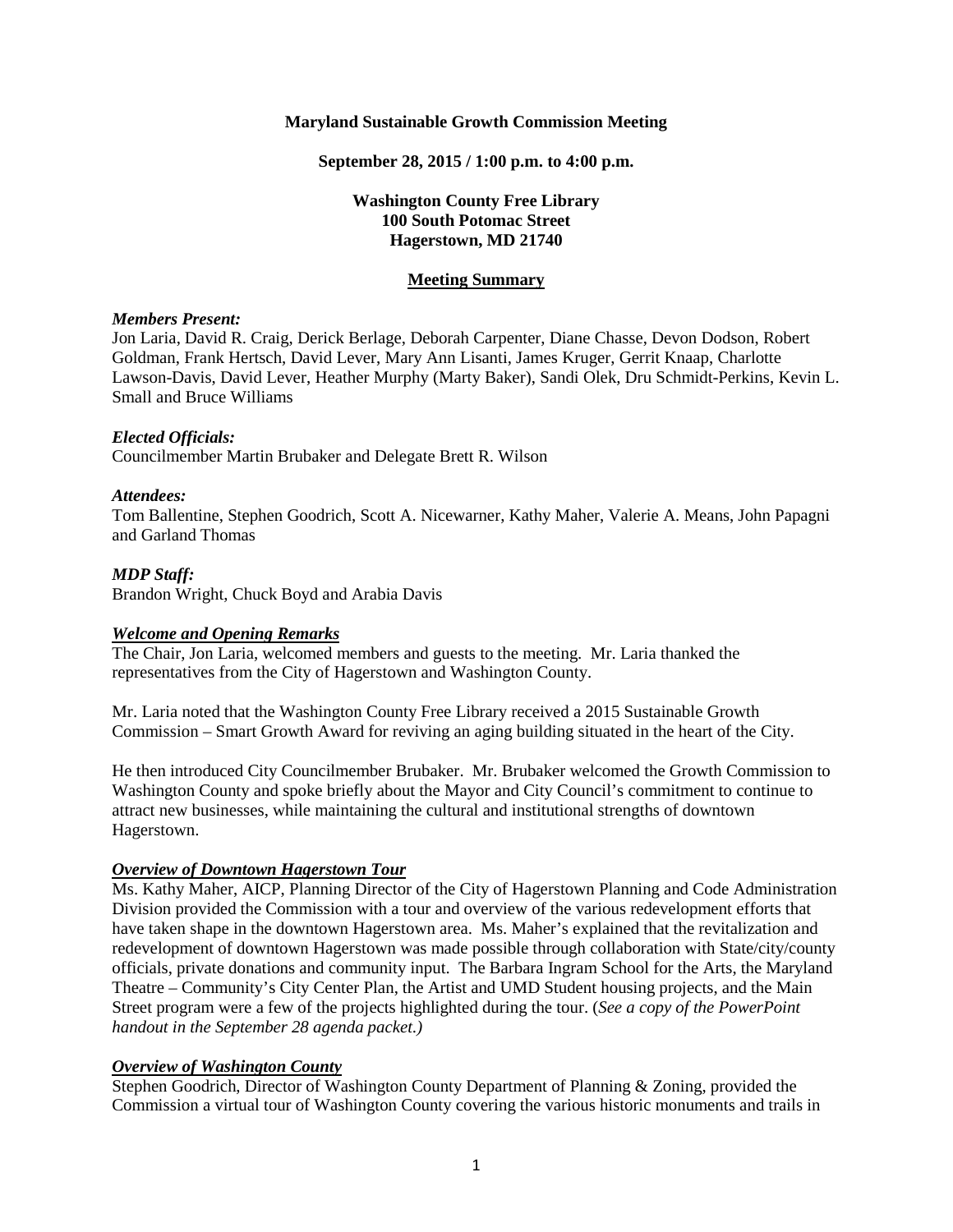Maryland Sustainable Growth Commission Meeting Summary for September 28, 2015

the county. Mr. Goodrich's presentation highlighted: the County's comprehensive plan update (which has involved extensive public outreach and use of social media), the County's landfill waste to energy effort and its solar energy project, the County's innovative wastewater treatment facility, and the County's school adequate public facility approach that utilizes an "Alternative Mitigation Contribution" formula to determine monetary contributions from developers when pupils generated by new development exceed certain adequacy thresholds for public schools. Mr. Goodrich also mentioned some of the planning issues facing the County, such as medical cannabis, the Robinwood/Yale /HCC Mount Aetna Technology Park development, and the County's discussion of a possible Growth Tier Map.

Derick Berlage inquired whether Washington County had a transfer of development rights (TDR) program. Mr. Goodrich responded saying the County has looked at TDRs, but has not pursued any legislation establishing a program.

Charlotte Lawson-Davis asked if the County's Priority Funding Areas (PFA) match its growth areas and whether there have been any problems with PFAs. Mr. Goodrich stated he is not aware of any local problems with PFAs.

Frank Hertsch asked Mr. Goodrich to explain more about the County's Alternative Mitigation Contribution. Mr. Goodrich referred the Commission to the formula displayed in his PowerPoint presentation. He also confirmed that Hagerstown has not adopted an APFO.

## *Administrative Matters and Updates*

Mr. Laria introduced the newest member – **Devon Dodson,** MDE Designee for Secretary Grumble. Mr. Laria also informed the Commission that 17 nominations have been submitted for the 2016 Sustainable Growth Awards. He encouraged members that have the time to participate in the Awards Selection Committee, as well as inviting them to sit on the panel to the Sustainable Growth Challenge Student presentations.

Secretary Craig announced that the Governor's Regulatory Reform Commission is having regional meetings throughout the state and encouraged the Commission members to visit the Lt. Governor's webpage for the upcoming meetings in their area.

## *Reinvest Maryland Strategy*

Secretary David R. Craig indicated that the Department of Planning is providing assistance to local jurisdictions seeking to developing reinvestment strategies and is seeking input from jurisdictions on policy/laws/regulations that they view as impediments to redevelopment. At this time, ten jurisdictions responded and the central themes mentioned by many local officials were: there are limited available State resources; Priority Funding Areas need to be re-examined; the lengthy State Highway Administration access permitting process; and the impact stormwater management regulations have on development. The Secretary noted that Peter Conrad has been asked to work with other State agency representatives to expand technical support so that development issues are resolved effectively and expeditiously. Planning is also working with the Department of Commerce to identify possible improvements to One Maryland Tax Credit program that may possibly expand opportunities for distressed municipalities.

The Commission members discussed the status of tax credit programs currently under review by the Augustine Commission.

Mr. Laria stated that he would like to have the Growth Commission continue to assist with the implementation of the Reinvest Maryland initiative, and would welcome the opportunity to help advance the numerous recommendations the Commission identified in its report.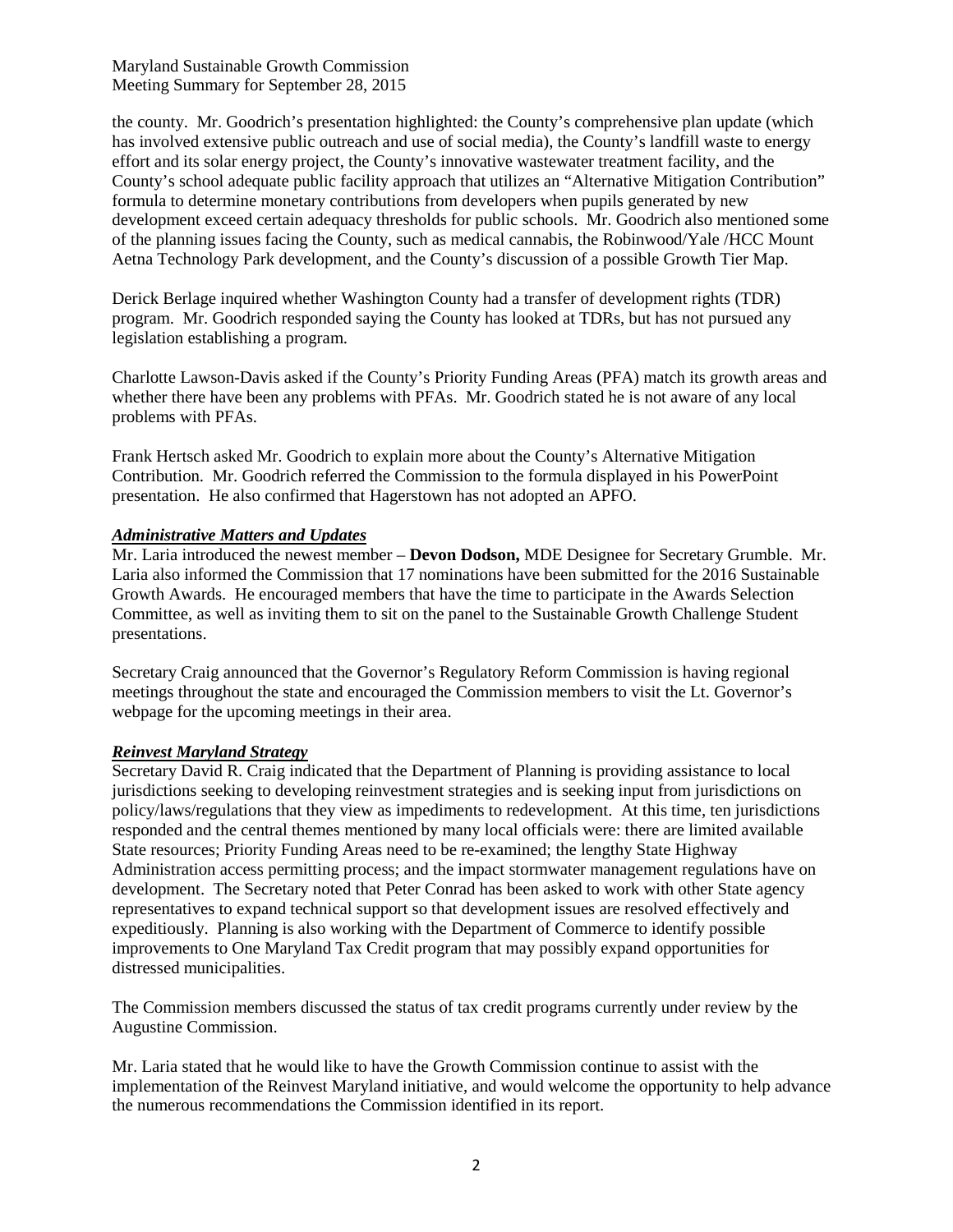# *Sustainable and Equitable Economic Development (SEED) and Beyond Smart Growth: An Economic Development Strategy for 21st Century Maryland –*

Gerrit Knaap provided the Commission a recap of the Sustainable and Equitable Economic Development (SEED) project and proposed going "Beyond Smart Growth: An Economic Development Strategy for 21st Century Maryland." The SEED project was initially funded by the Surdna Foundation with the intent of introducing economic development and equity into PlanMaryland initiative a couple of years ago. In addition to National Center for Smart Growth, this project included the following project partners: Central Maryland Transportation Alliance, Jobs Opportunity Task Force, BRIDGE, 1000 Friends of Maryland, and Maryland Department of Planning. The deliverables for the SEED Project were: reports on *Challenges and Opportunities for Economic Prosperity in the 21st Century; The Poor, the Unemployed, the Overburdened, but not Forgotten; Beyond Smart Growth: An Economic Development Strategy for 21st Century Maryland;* and MDP's *Placing Jobs: Good Planning Promotes Economic Development* website.

Mr. Knaap summarized the conclusions of the SEED report - "Over the long run, the Maryland Economy continues to perform well, but

- Growth has slowed substantially in recent years
- Inequality continues to rise
- Prosperity varies extensively by region
- Housing affordability remains a pervasive problem
- Traffic congestion will continue to rise
- The Maryland economy of the future is likely to look a lot like it looks now."

Mr. Knaap highlighted the recommendations from the SEED projects:

- Capitalize on Enduring Strengths
	- o Grow or maintain federal government employment
	- o Use transportation investments to stimulate economic growth
	- o Embrace diversity
- Address Persistent Weaknesses
	- o Improve tax and regulatory environment
	- o Support diverse and growing industries
	- o Address regional economic disparities
	- o Provide affordable housing in high opportunity areas
	- o Use prices to help manage road capacity
	- o Assess the state's economic infrastructure
	- o Track the consumption of ecosystem services
	- o Update the state's land use planning tools
	- o Integrate economic development with smart growth

Mr. Laria thanked Mr. Knaap for updating the Commission on this very important topic and asked members how the Commission could get involved in addressing some of the recommendations presented in the SEED reports. Dru Schmidt-Perkins acknowledged that the information in these reports presents some of the toughest challenges facing Maryland. Mr. Knaap suggested that he would offer to assist in moving some of these recommendations forward through the former-PlanMaryland Workgroup that he chaired.

Mr. Hertsch stated that regarding updating the State's land use planning tools the use of impact fees has been counter-productive to smart growth efforts. He recommended that a study should be conducted to